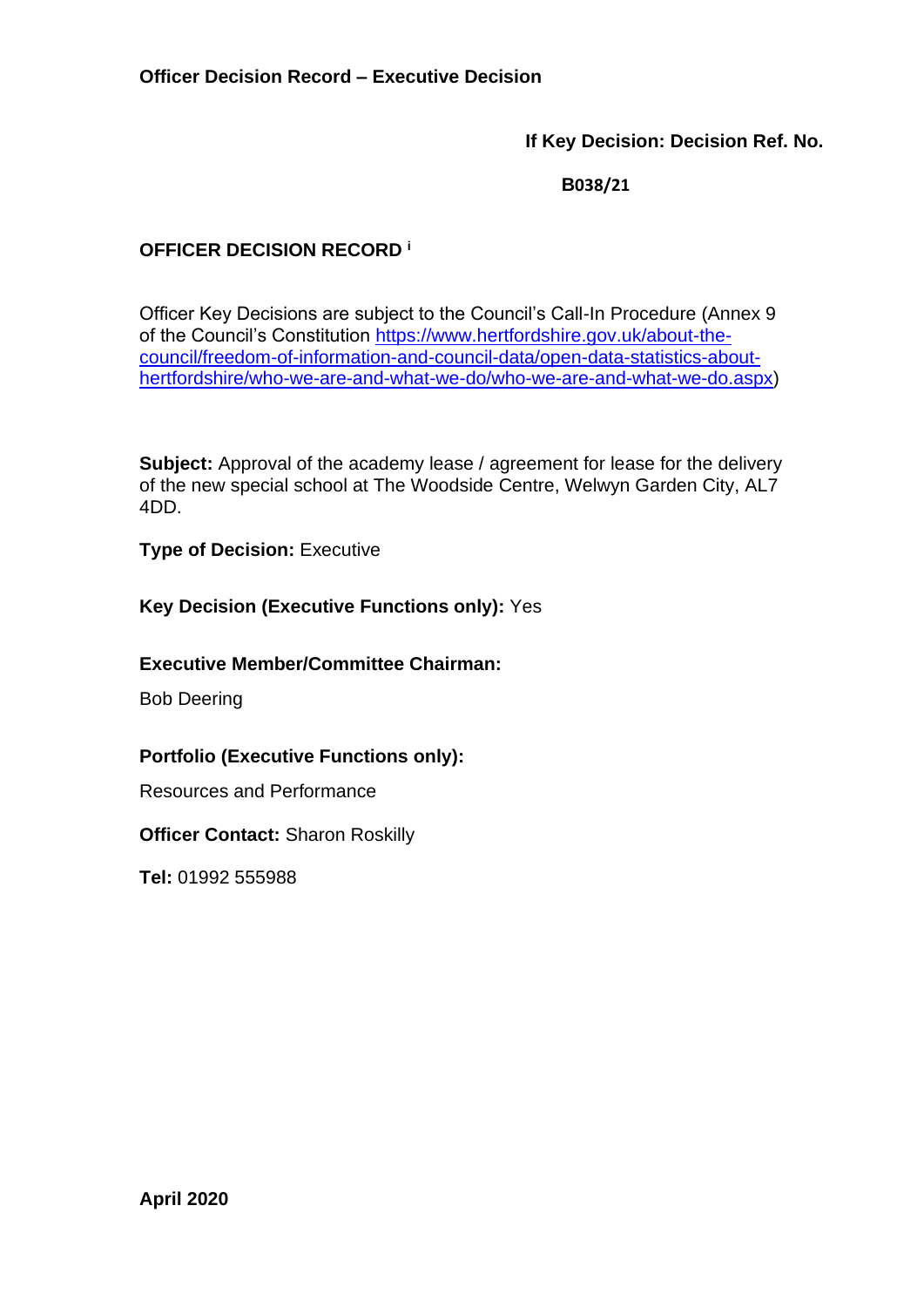### 1. **Decision**

Approval to exchange contracts with the Department for Education (DfE) for the agreement for lease for the delivery of a new special educational needs school at The Woodside Centre, Welwyn Garden City, AL7 4DD as set out in the Property Transaction Report (PTR).

### 2. **Reasons for the decision**

The Department for Education (DfE) have agreed to design, finance and deliver the construction of a new special educational needs school at the site of The Woodside Centre, The Commons, Welwyn Garden City, AL7 4DD. The exchange of contracts for the agreement for lease with the DfE will provide the necessary legal agreement for the DfE to let the contract for the construction of the new school and for the 125-year academy lease to be put in place with the James Marks Academy Trust who will operate the completed school.

#### 3. **Alternative options considered and rejected**

No suitable alternative options have been identified.

4. **Consultation** *(see Summary of Requirements below)*

**Was any Councillor consulted?** Yes

**If yes:**

(a) Comments of Executive Member

Agreed.

(b) Comments of other consultees

None.

5. **Any conflict of interest declared by a councillor who has been consulted in relation to the decision**

N/A.

**April 2020**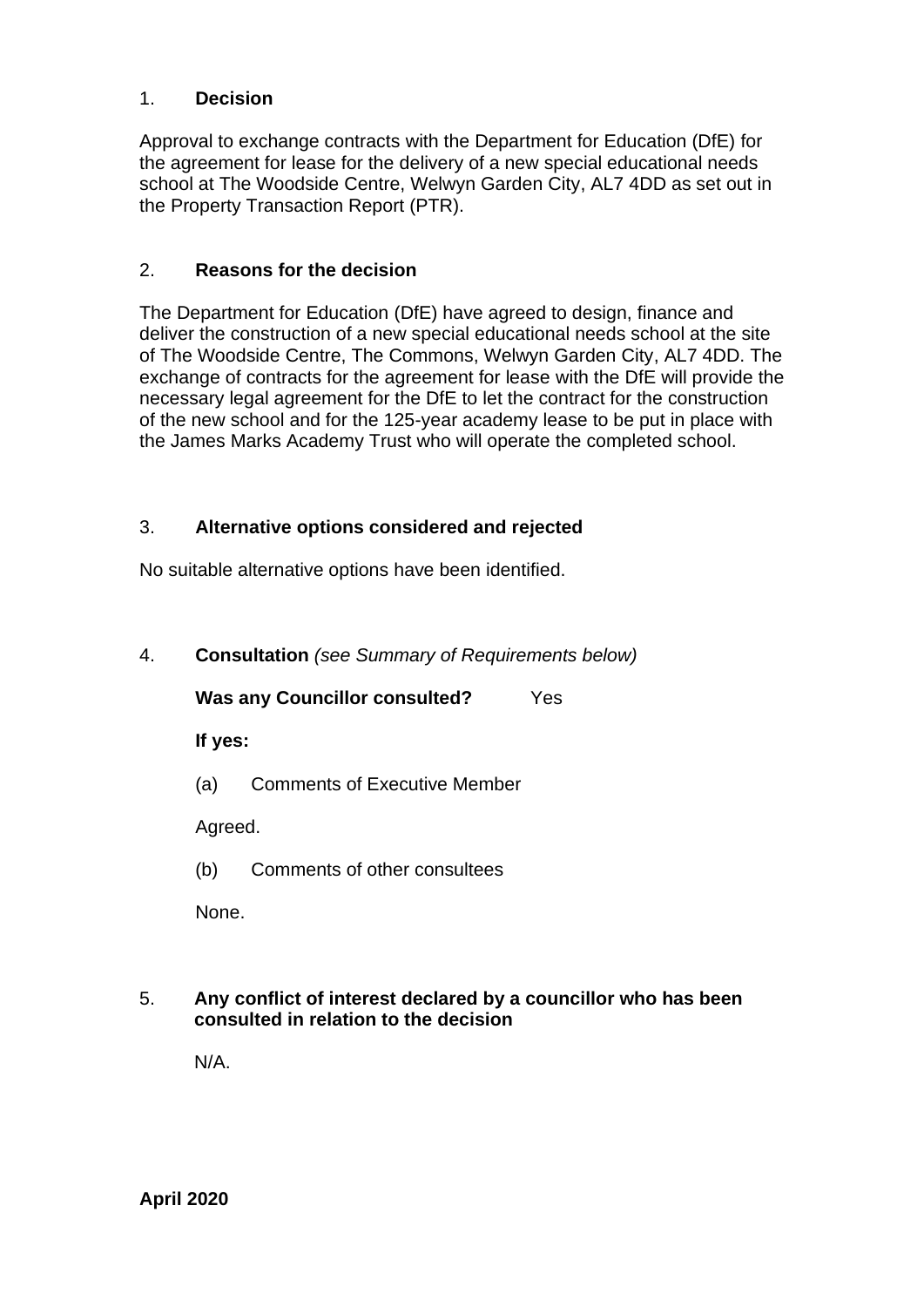### 6. **Following consultation with the Executive Member/Committee Chairman, I am proceeding with the proposed decision.**

Signed: Scott Crudgington

Title: Deputy Chief Executive & Executive Director of Resources.

Date: 9th May 2022

Copies of record to:

- All consultees
- hard & electronic copy (if required to be made available for public inspection) to Democratic Services Manager - Room 213 County Hall.<sup>ii</sup>

# **Summary of Requirements to Inform/Consult Councillors**

| <b>Significance of Proposed Action</b> | <b>Controversial</b> | <b>Relevant Councillor(s) to be Consulted</b>                                                                                                                                                                                   |
|----------------------------------------|----------------------|---------------------------------------------------------------------------------------------------------------------------------------------------------------------------------------------------------------------------------|
| Technical/Professional/<br>Routine     | <b>No</b>            | No need to inform or consult councillors                                                                                                                                                                                        |
| Technical/Professional/<br>Routine     | Yes                  | <b>Executive Functions:</b><br>Consult relevant Lead Executive Member and,<br>where appropriate, Local Councillor<br><b>Non-Executive Functions:</b><br>Relevant Committee Chairman and, where<br>appropriate, Local Councillor |
| Local                                  | <b>No</b>            | <b>Executive Functions:</b><br>Inform Lead Executive Member and Local<br>Councillor<br><b>Non-Executive Functions:</b><br><b>Inform Local Councillor</b>                                                                        |
| Local                                  | Yes                  | <b>Executive Functions:</b><br><b>Consult Lead Executive Member and Local</b><br>Councillor<br><b>Non-Executive Functions:</b><br><b>Consult Local Councillor</b>                                                               |
| General or County-wide                 | <b>No</b>            | <b>Executive Functions:</b><br>Consult relevant Lead Executive Member (s)<br><b>Non-Executive Functions:</b><br><b>Consult relevant Committee</b><br>Chairman                                                                   |
| General or County-wide                 | Yes                  | <b>Executive Functions:</b><br>Consult relevant Lead Executive Member (s)                                                                                                                                                       |